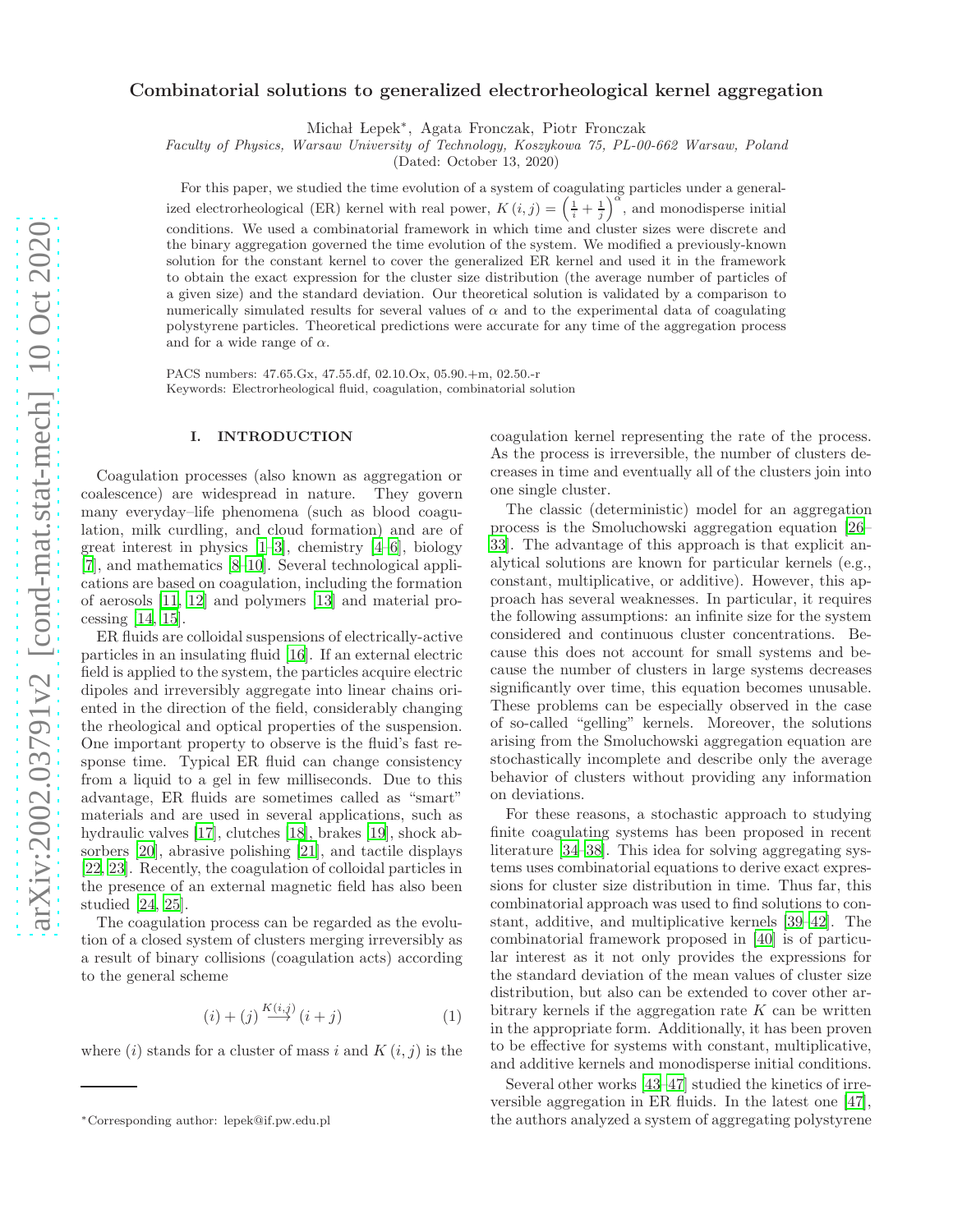particles. They showed that the process is governed by the coagulation kernel with negative powers of cluster sizes

<span id="page-1-0"></span>
$$
K(i,j) = \frac{1}{i} + \frac{1}{j}
$$
 (2)

and used the reduction of the classic Smoluchowski aggregation equation to a similarity solution in a large-time limit. These theoretical results were compared to the experimental data and their limited accuracy was observed.

In this paper, we used the combinatorial approach proposed in [\[40\]](#page-10-0) to solve the generalized form of the ER kernel (Eq. [\(2\)](#page-1-0)). The generalized form is obtained by using a real power:

<span id="page-1-1"></span>
$$
K(i,j) = \left(\frac{1}{i} + \frac{1}{j}\right)^{\alpha}.
$$
 (3)

Many real processes can be approximated by using formulas with power factors. In [\[47](#page-8-0)], other power forms are proposed for further investigation. In the next sections, we solve the coagulation process Eq. [\(1\)](#page-0-0) using the kernel Eq. [\(3\)](#page-1-1) with an arbitrary real power and compare the results with numerical simulations for several values of  $\alpha$ . We believe that these power-generalized form can be better used with experimental data.

The combinatorial framework we used requires the following assumptions: (i) monodisperse initial conditions, (ii) discrete time, and (iii) one coagulation act occurring in each time step. ER fluid is especially well-suited for this approach as its aggregation generally meets condition (i). Successive steps of the coagulation process define the space of available states, and the probability distribution over the state space is determined by studying the possible growth histories of clusters using combinatorial expressions. Then, the expressions for cluster size distribution and its standard deviation are derived. Although the combinatorial approach may seem complex, it is vital to emphasize that most of the equations are provided by the framework at once. The only issue that we worked on in this contribution involved transforming a recurrent expression for the number of possible internal states of a cluster to a non-recurrent form.

The paper is organized as follows. Section 2 presents the basics of the combinatorial approach. Section 3 provides a detailed description of our method for calculating the number of possible internal states of a cluster for the generalized ER kernel (Eq. [\(3\)](#page-1-1)). Section 4 compares the results of theoretical predictions to numerical simulations. Section 5 gives concluding remarks and describes possible extensions to this work.

# II. COMBINATORIAL APPROACH ESSENTIALS

Here, we briefly describe the essentials of the combinatorial approach to coagulating systems [\[39,](#page-7-26) [40\]](#page-10-0) that we used in this work. When investigating the aggregating system with this methodology, we assume discrete time and monodisperse initial conditions (all of the clusters are monomers of size of one). A single coagulation act occurs in one time step. Then, the total number of clusters,  $k$ , at time  $t$  is

$$
k = N - t,\t\t(4)
$$

where  $N$  is the total number of monomeric units in the system. As this number does not change during the evolution of the system,  $N$  is equivalent to the initial number of clusters (preservation of mass). The state of the system at time  $t$  is described by

$$
\Omega(t) = \{n_1, n_2, \dots, n_g, \dots, n_N\},\tag{5}
$$

where  $n_g \geq 0$  stands for the number of clusters of mass g (therefore  $g$  is the number of monomeric units included in the cluster) and  $n_1$  corresponds to monomers,  $n_2$  to dimers,  $n_3$  to trimers, and so on. During the coagulation process the sequence  $\{n_q\}$  is not arbitrary and satisfies following conditions corresponding to the preservation of the number of monomeric units in the system:

<span id="page-1-3"></span>
$$
\sum_{g=1}^{N} n_g = k \text{ and } \sum_{g=1}^{N} g n_g = N.
$$
 (6)

According to [\[39,](#page-7-26) [40](#page-10-0)], there are three origins of combinatorial expressions to model the aggregation process. The first one results from the fact that the set of monomers can be divided into subsets in a specific number of ways. The second origin results from distributing coagulation acts of the process in different time steps. The third aspect of combinatorial description covers the number of ways in which a given cluster could be created (the number of possible histories of a cluster). It has been shown (in [\[39\]](#page-7-26)) that by combining these expressions together one can derive the average number of clusters  $\langle n_s \rangle$  of a given size s as

<span id="page-1-2"></span>
$$
\langle n_s \rangle = {N \choose s} \omega_s \frac{B_{N-s,k-1}(\{\omega_g\})}{B_{N,k}(\{\omega_g\})}
$$
(7)

or, for simplicity's sake, as

$$
\omega_s = \frac{x_s}{(s-1)!} \quad \text{and} \quad \{\omega_g\} = \left\{\frac{x_g}{(g-1)!}\right\}.
$$
 (8)

Here, we need to better explain Eq. [\(7\)](#page-1-2). It describes the average number of clusters of size  $s$  after  $t$  steps of the aggregation process. Although  $t$  is not explicitly present in the equation,  $k$  plays  $t$ 's role, as  $k$  is the total number of clusters in the system and decreases linearly with time.

We must also explain the difference between  $\omega_s$  and  $\omega_q$ . The first one is a single value and depends on cluster size s, while  $\{\omega_a\}$  is a sequence not dependent on s, where g varies from 1 to  $N - k + 1$  (i.e., to  $t + 1$ ).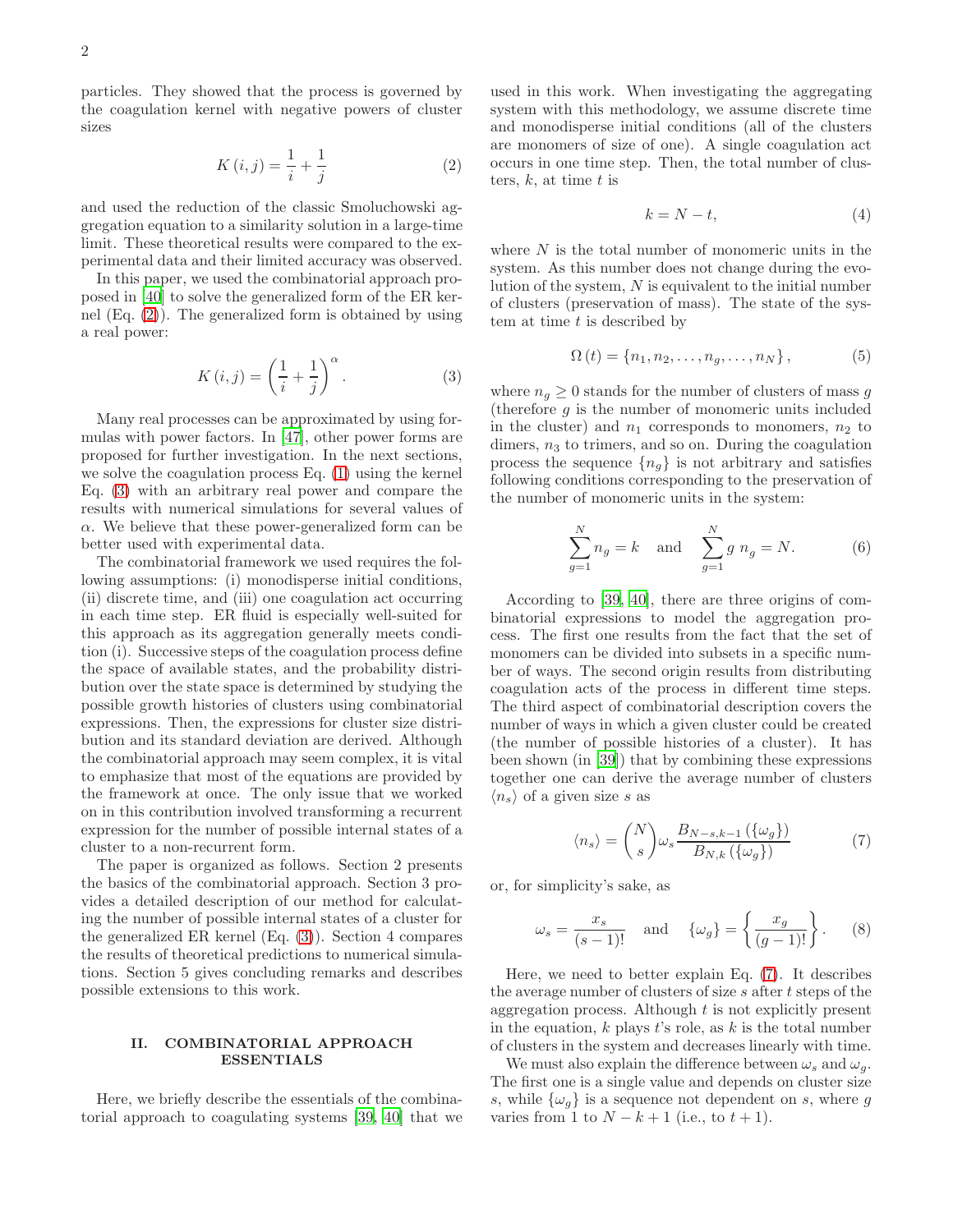The sequence  $\{\omega_g\}$  is used to calculate so–called partial (or incomplete) Bell polynomials. They are defined as

$$
B_{N,k}(z_1, z_2, \dots, z_{N-k+1}) = B_{N,k}(\{z_g\})
$$
  
=  $N! \sum_{\{n_g\}} \prod_{g=1}^{N-k+1} \frac{1}{n_g!} \left(\frac{z_g}{g!}\right)^{n_g}$  (9)

where the summation is taken over all non-negative integers  $\{n_a\}$  that satisfy Eq. [\(6\)](#page-1-3). Bell polynomials are a useful tool in combinatorics as they provide detailed information about the partition of an arbitrary set. Several computational environments implement Bell polynomials (e.g. Mathematica). In the Appendix [\[50](#page-8-1)], we provide efficient equation to calculate partial Bell polynomials used in this research.

As mentioned in the Introduction, not only can the average number of clusters be estimated in the combinatorial framework, but so can the corresponding standard deviation of this average,

<span id="page-2-2"></span>
$$
\sigma_s = \sqrt{\langle n_s (n_s - 1) \rangle + \langle n_s \rangle - \langle n_s \rangle^2} \tag{10}
$$

where, for  $2s \leq N$ ,

$$
\langle n_s (n_s - 1) \rangle = {N \choose s, s} \omega_s^2 \frac{B_{N-2s, k-2} (\{\omega_g\})}{B_{N,k} (\{\omega_g\})}
$$
(11)

with  $\binom{N}{s,s} = \binom{N}{s} \binom{N-s}{s}$  and  $\langle n_s (n_s - 1) \rangle = 0$  for other cases.

Up to this point, the combinatorial equations were generic and applicable to any kind of aggregation kernel. Therefore, since this approach focuses on the reaction kernel  $K$ , the kernel is only used to calculate the number of possible histories of a cluster of given size  $x_g$  (it can be also regarded as a number of possible internal states of a cluster). This number is unambiguously defined by the kernel.

For the most basic case of the constant kernel, the number  $x_g$  is specified by the recurrent expression [\[40\]](#page-10-0)

<span id="page-2-0"></span>
$$
x_g = \frac{1}{2} \sum_{k=1}^{g-1} {g \choose k} {g-2 \choose k-1} x_k x_{g-k}
$$
 (12)

where  $x_k$  and  $x_{q-k}$  are the numbers of ways to create the two merging clusters. This recurrent expression is build as follows. The first Newton symbol,  $\binom{g}{k}$ , denotes the number of ways of choosing clusters of size k out of  $g$  monomers as we can divide the cluster of size  $g$  into subclusters of size k and size  $(g - k)$  in exactly  $\binom{g}{k}$  ways. The second Newton symbol,  $\binom{g-2}{k-1}$ , stands for the fact that the coagulation acts of clusters of sizes  $(q - k)$  and k could appear in different time steps. Coagulation acts related to the creation of a cluster of size k could occur in  $k-1$  time steps out of the total number of  $q-2$  time steps needed to create clusters of sizes k and  $(q-k)$ . The sum is taken over the possible pairs of clusters that can

result in the merged cluster of size g. The factor of  $\frac{1}{2}$  is used to prevent double counting of coagulation acts.

In the next section, we will modify Eq. [\(12\)](#page-2-0) to describe the generalized ER kernel and transform it to the nonrecurrent form that can be used in Eq. [\(7\)](#page-1-2) to calculate  $\langle n_s \rangle$ .

# III. CALCULATING  $x_q$  FOR GENERALIZED ELECTRORHEOLOGICAL KERNEL

At this point, we must modify the recurrent expression for  $x_q$  to cover the ER kernel. In the previous work [\[40\]](#page-10-0), we have shown that  $x_g$  for the constant kernel can be modified to cover the additive and multiplicative kernels by multiplying the right-hand side of Eq. [\(12\)](#page-2-0) by a specific factor. This factor is the kernel reaction rate K itself, but translated into the variables  $q$  and  $k$  used in Eq. [\(12\)](#page-2-0). This multiplying is the result of the fact that the probability of the coagulation act is proportional to K. Therefore, the general expression for  $x_g$  for any kernel is

$$
x_g = \frac{1}{2} \sum_{k=1}^{g-1} {g \choose k} {g-2 \choose k-1} x_k x_{g-k} K(g,k).
$$
 (13)

Please note that this multiplying is also consistent with the constant kernel, since  $K = 1$  for the constant kernel.

Now, we must translate the ER kernel,  $K(i, j)$  $\left(\frac{1}{i} + \frac{1}{j}\right)^{\alpha}$ , to the language of g and k. The ER kernel can be rewritten to

$$
K(i,j) = \left(\frac{i+j}{ij}\right)^{\alpha}.
$$
 (14)

Bearing in mind that  $i$  and  $j$  are the masses of two merging clusters,  $q$  is the mass of the resulting cluster, and k is the mass of one of the subclusters (e.g.,  $i = k$ ), we can write

$$
K(g,k) = \left(\frac{k+(g-k)}{k(g-k)}\right)^{\alpha} = \left(\frac{g}{k(g-k)}\right)^{\alpha}.
$$
 (15)

Thus, the recurrent expression for  $x_g$  for the ER kernel is

$$
x_g = \frac{1}{2} \sum_{k=1}^{g-1} {g \choose k} {g-2 \choose k-1} x_k x_{g-k} \left( \frac{g}{k(g-k)} \right)^{\alpha}.
$$
 (16)

Expanding the Newton symbols and substituting  $y_g = \frac{x_g}{g!(g-1)!g^{\alpha}}$  we obtain

<span id="page-2-1"></span>
$$
(g-1)y_g = \frac{1}{2} \sum_{k=1}^{g-1} y_k y_{g-k}.
$$
 (17)

Note that Eq. [\(17\)](#page-2-1) is exactly the same as for the constant kernel in [\[40\]](#page-10-0) with the only difference being the definition of  $y<sub>g</sub>$ . This equation can be transformed to the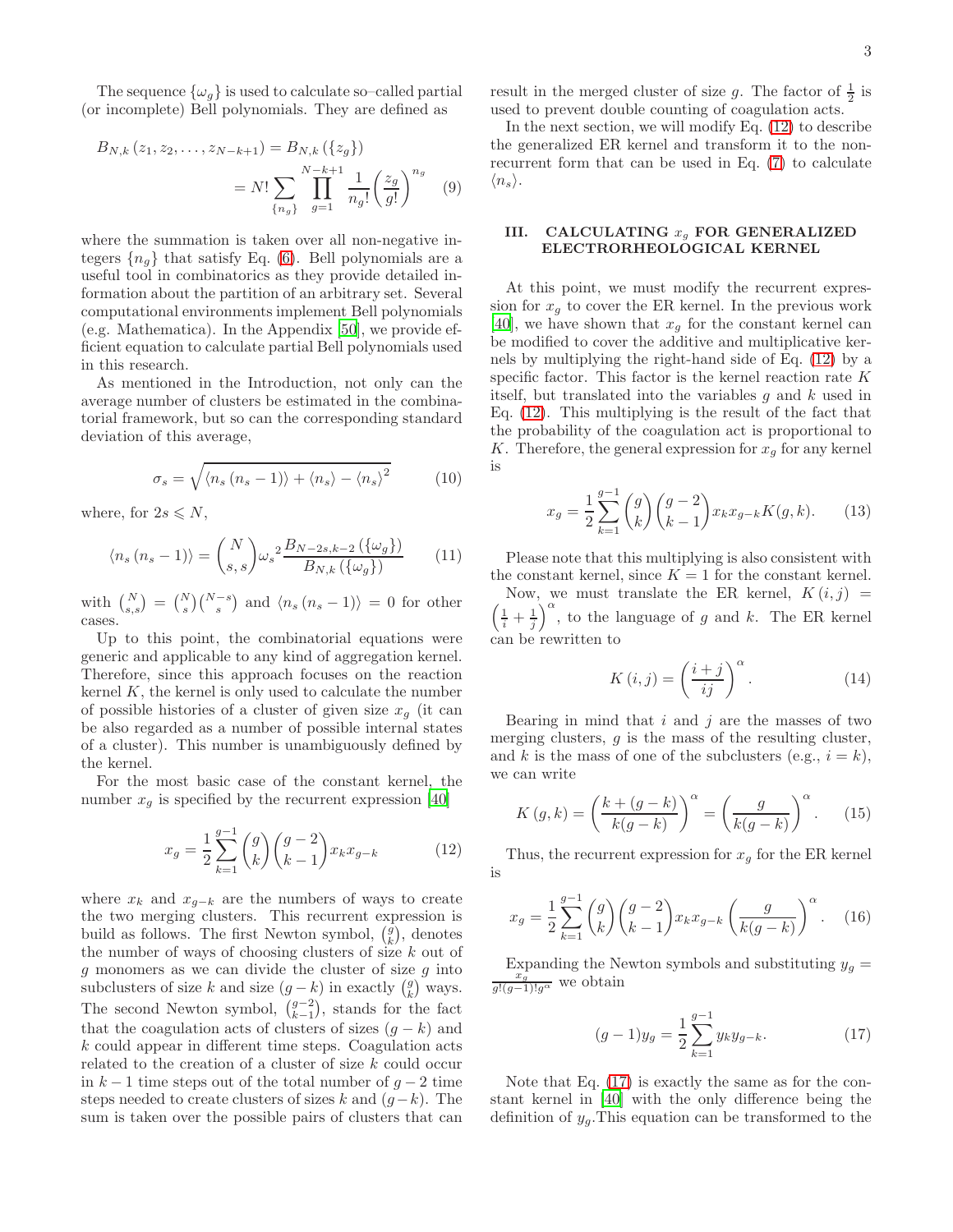$$
y_g = \frac{1}{2^{g-1}},\tag{18}
$$

which, with the substitution, results in this equation:

$$
\frac{1}{2^{g-1}} = \frac{x_g}{g!g^{\alpha}(g-1)!}.
$$
 (19)

Finally, the non-recurrent form of  $x_g$  for the generalized ER kernel is

<span id="page-3-0"></span>
$$
x_g = \frac{g!g!g^{\alpha - 1}}{2^{g-1}}.\tag{20}
$$

The "regular" ER process is described by  $x<sub>g</sub>$  with  $\alpha = 1$ . It is worth noting that for  $\alpha = 0$ , the solution fully corresponds to the solution for the constant kernel, known from [\[40\]](#page-10-0).

# IV. THE FINAL EXPRESSION FOR  $\langle n_s \rangle$ COMPARED TO NUMERICAL RESULTS AND EXPERIMENTAL DATA

Theoretical solutions arising from our combinatorial equations have been compared to the results obtained by numerical simulations. These solutions were obtained using the general expression for  $\langle n_s \rangle$ , Eq. [\(7\)](#page-1-2), and the expression for  $x_g$ , which was the number of possible internal states of a cluster of size  $g$  (Eq. [\(20\)](#page-3-0)) derived in the previous section. The expression for  $x_g$  is used in Eq. [\(7\)](#page-1-2) twice: once as  $x_s$ ,

$$
\omega_s = \frac{s! s! s^{\alpha - 1}}{2^{s - 1}(s - 1)!} = \frac{s! s^{\alpha}}{2^{s - 1}},\tag{21}
$$

and once in the sequence  $\{\omega_a\},\$ 

$$
\{\omega_g\} = \left\{\frac{g!g!g^{\alpha-1}}{2^{g-1}(g-1)!}\right\} = \left\{\frac{g!g^{\alpha}}{2^{g-1}}\right\},\qquad(22)
$$

where g changes from 1 to  $N - k + 1$  (i.e., to  $t + 1$ ).

Therefore, the final expression for the average number of clusters of a given size,  $\langle n_s \rangle$ , as it is plotted in the figures, takes the form

<span id="page-3-1"></span>
$$
\langle n_s \rangle = {N \choose s} \frac{s! s^{\alpha}}{2^{s-1}} \frac{B_{N-s,k-1} \left( \left\{ \frac{g! g^{\alpha}}{2^{g-1}} \right\} \right)}{B_{N,k} \left( \left\{ \frac{g! g^{\alpha}}{2^{g-1}} \right\} \right)}
$$
(23)

where, again, q changes from 1 to  $N-k+1$  (i.e., to  $t+1$ ).

Although Eq. [\(23\)](#page-3-1) is sufficient and fully defines  $\langle n_s \rangle$ , for this particular  $\{\omega_g\}$ , it can be further simplified. Using the relation [\[48](#page-8-2)]

$$
B_{N,k} (abz_1, ab^2z_2, \dots, ab^{N-k+1}z_{N-k+1})
$$
  
=  $a^k b^N B_{N,k} (z_1, z_2, \dots, z_{N-k+1}),$  (24)

we obtain simplified form of Eq. [\(23\)](#page-3-1),

$$
\langle n_s \rangle = {N \choose s} s! s^{\alpha} \frac{B_{N-s,k-1} (\lbrace g! g^{\alpha} \rbrace)}{B_{N,k} (\lbrace g! g^{\alpha} \rbrace)}.
$$
 (25)

Moreover, to avoid expensive calculations of Bell polynomials, further simplification can be done for the "regular" ER kernel  $(\alpha = 1)$  using the identity relation with the so–called falling factorial [\[49](#page-8-3)]. This relation is

$$
B_{N,k}(\{g!g\}) = \frac{1}{k!} \sum_{j=0}^{k} (-1)^{k-j} {k \choose j} (j+k+N-1)_N
$$
\n(26)

and the falling factorial is defined as

<span id="page-3-3"></span><span id="page-3-2"></span>
$$
(a)_b = a(a-1)\dots(a-b+1). \tag{27}
$$

Using the relation [\(26\)](#page-3-2), we can transform  $\langle n_s \rangle$  for the "regular" ER kernel to the form which does not consist of Bell polynomials,

$$
\langle n_s(\alpha = 1) \rangle
$$
  
=  $\binom{N}{s} s! s k \frac{\sum_{j=0}^{k-1} (-1)^{k-1-j} \binom{k-1}{j} (j+k+N-2) N}{\sum_{j=0}^{k} (-1)^{k-j} \binom{k}{j} (j+k+N-1) N}.$  (28)

In Figure 1, the results for several values of power  $\alpha = 0.0, 0.3, 1.0, \text{ and } 2.0 \text{ are presented. There are three$ data series contained in each plot, corresponding to three different stages of the system evolution. The initial number of monomers is  $N = 100$ . The first series  $(t = 30)$ corresponds to the early stage of the aggregation process; the second series  $(t = 70)$  covers the later stage of the process; and the third series shows the average numbers of clusters near the end of the process  $(t = 95)$ , which is five steps before the moment when all of the particles are joined into one single cluster. For low values of  $\alpha$  (0.0) and 0.3), the theoretical prediction reflects the simulation with excellent precision, even for the latest phase of the process  $(t = 95)$ . A somewhat precise result can also be obtained also for  $\alpha = 1.0$  ("regular" ER kernel) and  $\alpha = 2.0$ , although, the predicted average values of  $\langle n_s \rangle$ for the smallest clusters (i.e.  $s < 5$ ) are higher than the values calculated from the simulation. Notably, the highest point of the cluster size distribution is always modeled precisely by the theoretical curves (in this regime, it can be regarded as the exact solution).

It was proposed in [\[40\]](#page-10-0) that the disagreement between theoretical and numerical results for the later phases for the gelling kernels is caused by the appearance of a giant gel cluster in the system. When the system crosses the gelling point, this giant cluster changes the probabilities in the system, which is not covered in the combinatorial expressions. Although the ER kernel is not obviously gelling (like, e.g., multiplicative kernel), the largest clusters are the clusters of moderate s (especially for higher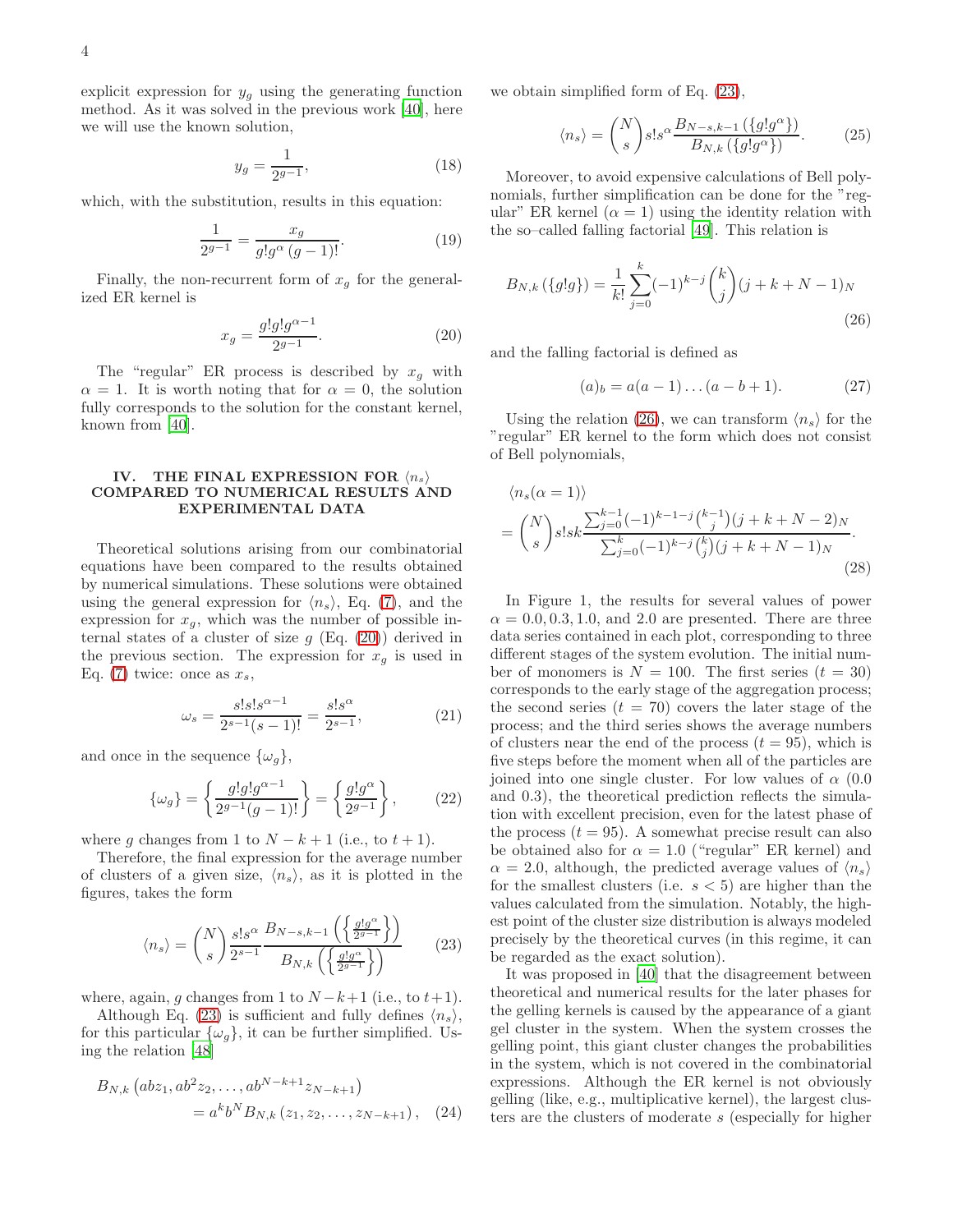

FIG. 1: Numerical simulations vs. theoretical calculations of the average number of clusters of the size s,  $\langle n_s \rangle$ , for the generalized electrorheological kernel with different values of  $\alpha$  ( $\alpha = 0.0$ ,  $\alpha = 0.3$ ,  $\alpha = 1.0$ ,  $\alpha = 2.0$ ). For  $\alpha = 0.0$ , the results fully correspond to the additive kernel. For  $\alpha = 1.0$ , we obtain the results for the "regular" form of the electrorheological kernel. Solid lines represent theoretical predictions based on combinatorial equations. Circles, squares and triangles correspond to the results obtained by numerical simulation. The number of monomers in the system is  $N = 100$ . Three stages of the aggregation process are presented:  $t = 30$  (squares, black),  $t = 70$  (circles, red) and  $t = 95$  (very late stage of the process, triangles, blue). For each case,  $10^5$  independent simulations were performed.

 $\alpha$ ). Thus, there is a relatively high number of large clusters in the system. For the gelling kernels solved in this combinatorial approach, the theoretical solutions (for the latest stages of the process) are then "delayed" in comparison to the numerical simulation. This effect can be seen (slightly) for  $\alpha = 2.0$  in the case of the ER kernel.

In Figure 2, we present standard deviation estimates given by the combinatorial approach, Eq. [\(10\)](#page-2-2), and compare them to the standard deviation calculated for the data obtained by simulation. The results for three values of  $\alpha$  are presented. It can be seen that the combinatorial estimates behave similarly to the average number of clusters, being precise for the lowest  $\alpha$  and somewhat precise for the "regular" ER kernel. For the highest  $\alpha = 2.0$  the deviation estimates are only approximate for the lowest s but still acceptable for the rest of the distribution. Minimal variations from the numerical data also occur for the highest s (see Figure 2b and 2c).

Additionally, to compare our theoretical predictions to the experimental data, we have adopted the data gained by Wattis and Mimouni [\[47\]](#page-8-0). These authors performed an experiment in which polystyrene particles were suspended in the liquid (water and heavy water). When the alternating electric field was applied, the particles started to coagulate into chains, a process was observed by the microscope and the camera. In their work, the authors provided the raw data (the probabilities of finding clusters of a given size) for four time steps of the process  $(t1 = 1min, t2 = 3min, t3 = 5min,$  and  $t4 = 7min$ . The total number of monomer units in the system was estimated by the authors as 173, 141, 118, and 121 (for several time steps). Thus, we took the average of these numbers,  $N = 138$ . We also normalized the raw data probabilities in such a way, that the number of monomers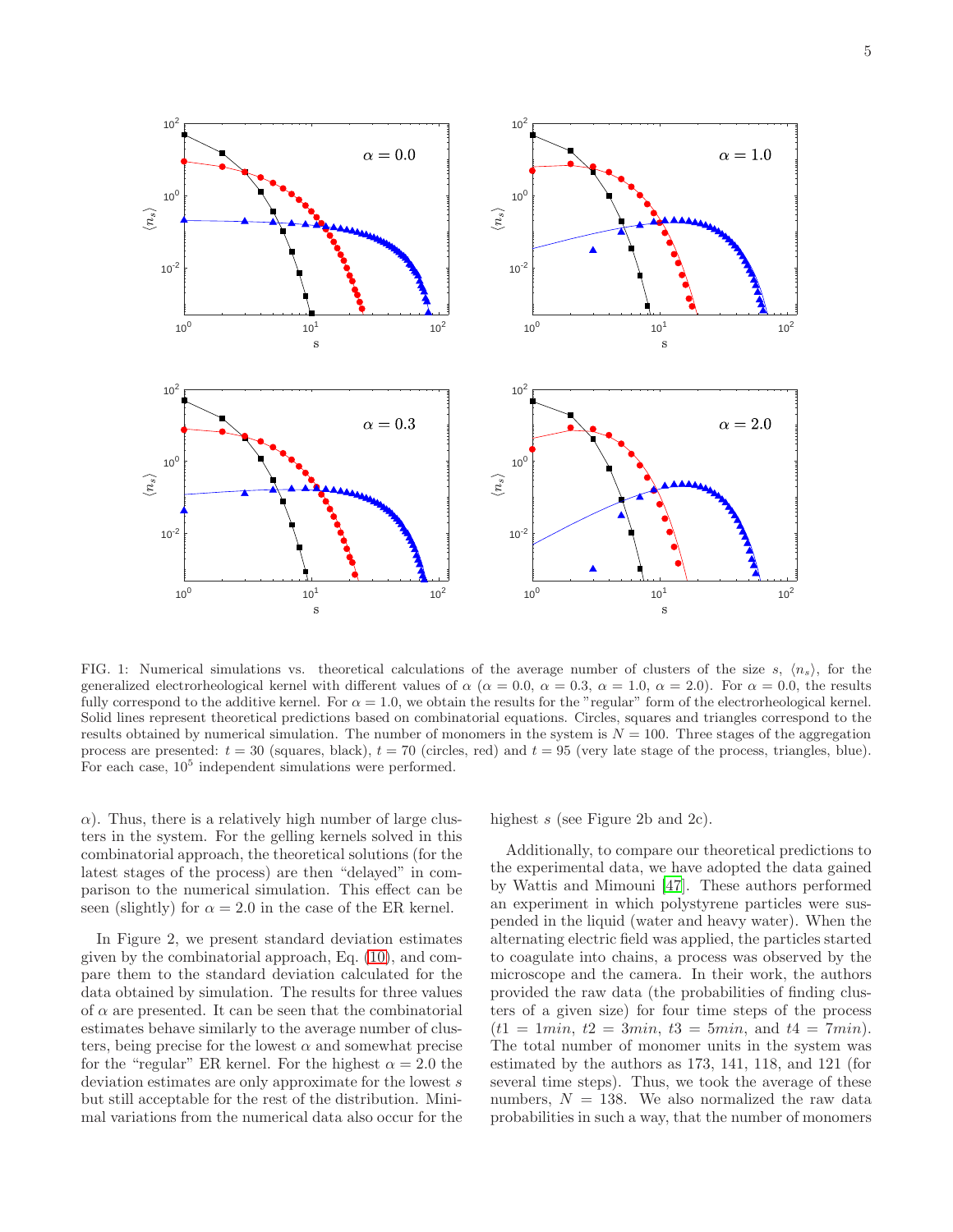N was preserved for each time step. Then, having the number of clusters in the system for several time steps, the time in minutes could be translated into the time counted as binary coagulation acts. In this way, we obtained:  $t1 = 83$ ,  $t2 = 95$ ,  $t3 = 107$ , and  $t4 = 117$ . As we had  $N$  and  $t$ , we could instantaneously plot the theoretical curves versus the data. Please see Figure 3 for the comparison of the data and the theoretical predictions for the "regular" ER kernel  $(\alpha = 1)$ . Mostly, the data points for all of the time points shown stay inside the area limited by the theoretically predicted standard deviation. Evidently, the combinatorial predictions described this coagulation process properly.

The methods and issues related to the numerical studies and calculations are outlined in the Appendix [\[50](#page-8-1)]. The code used for the simulations and for the theoretical predictions is available at https://github.com/mlepek/aggregation.

# V. CONCLUDING REMARKS

As previously know, an exact combinatorial approach with recursive equations gives excellent results for simple kernels as the constant or additive [\[40\]](#page-10-0). In this research, we used the combinatorial approach for determining the number  $x_g$  in all possible histories of a cluster of a given size to cover a generalized ER kernel with real power. This approach can be useful in studies on real systems as they are often are likely to behave as power functions. We showed the performance of these combinatorial solutions by comparing the results of numerical simulations with a system size of  $N = 100$ . The performance varied for different values of  $\alpha$  and different times of coagulation. In the early stages of the process  $(t = 30)$ , we obtained excellent results for all of kernel forms considered. In the later stages  $(t = 70)$ , theoretical predictions followed the numerical simulations with excellent ( $\alpha = 0.0, \alpha = 0.3$ ,  $\alpha = 1.0$ ) or, at least, high precision ( $\alpha = 2.0$ ). In the last stages of the process, just before merging into one single cluster  $(t = 95)$ , the results remained very good for all of the cases, preserving the top peak of the curve with excellent precision. However, in the case of  $\alpha = 2.0$ and the regime of the smallest clusters  $(s = 1, 2, 3, 4)$ , theoretical predictions were higher than the numerical results. Similarly, the precision of standard deviation estimates decreased for low s and higher  $\alpha$ .

In previous work on ER aggregation [\[47](#page-8-0)], Wattis and Mimouni considered the "regular" form of the kernel [\(3\)](#page-1-1) with  $\alpha = 1$  and, deriving from the Somuchowski's equation, they obtained theoretical results that compare with the experimental data. This data has been obtained in the setup [\[46\]](#page-8-4) that used a small transparent cell containing a colloidal suspension of spherical polystyrene particles in a mixture of water  $(H_2O)$  and heavy water  $(D_2O)$ . Wattis and Minouni showed that the data shows good agreement with their theory for the later stages of the aggregation process. However, there was a considerable



FIG. 2: Standard deviation predicted by the theoretical model, Eq. [\(10\)](#page-2-2), vs. standard deviation obtained by the simulation for the electrorheological kernel with  $t = 70$  and several values of  $\alpha$ : (a)  $\alpha = 0.3$ , (b)  $\alpha = 1.0$ , and (c)  $\alpha = 2.0$ . Solid and dashed lines represent combinatorial results for the average number of clusters of a given size,  $\langle n_s \rangle$ , and for standard deviation, respectively; squares and circles represent, respectively, the average number of clusters and standard deviation obtained by simulation. Upper inset figures: plots of variance divided by mean,  $\sigma^2/\langle n_s \rangle$  (solid lines for theorhetical prediction and circles for numerical data). Lower inset figures: plots of  $\langle n_s \rangle$  for higher s (logarithmic scale). For each case,  $10<sup>5</sup>$  independent simulations were performed.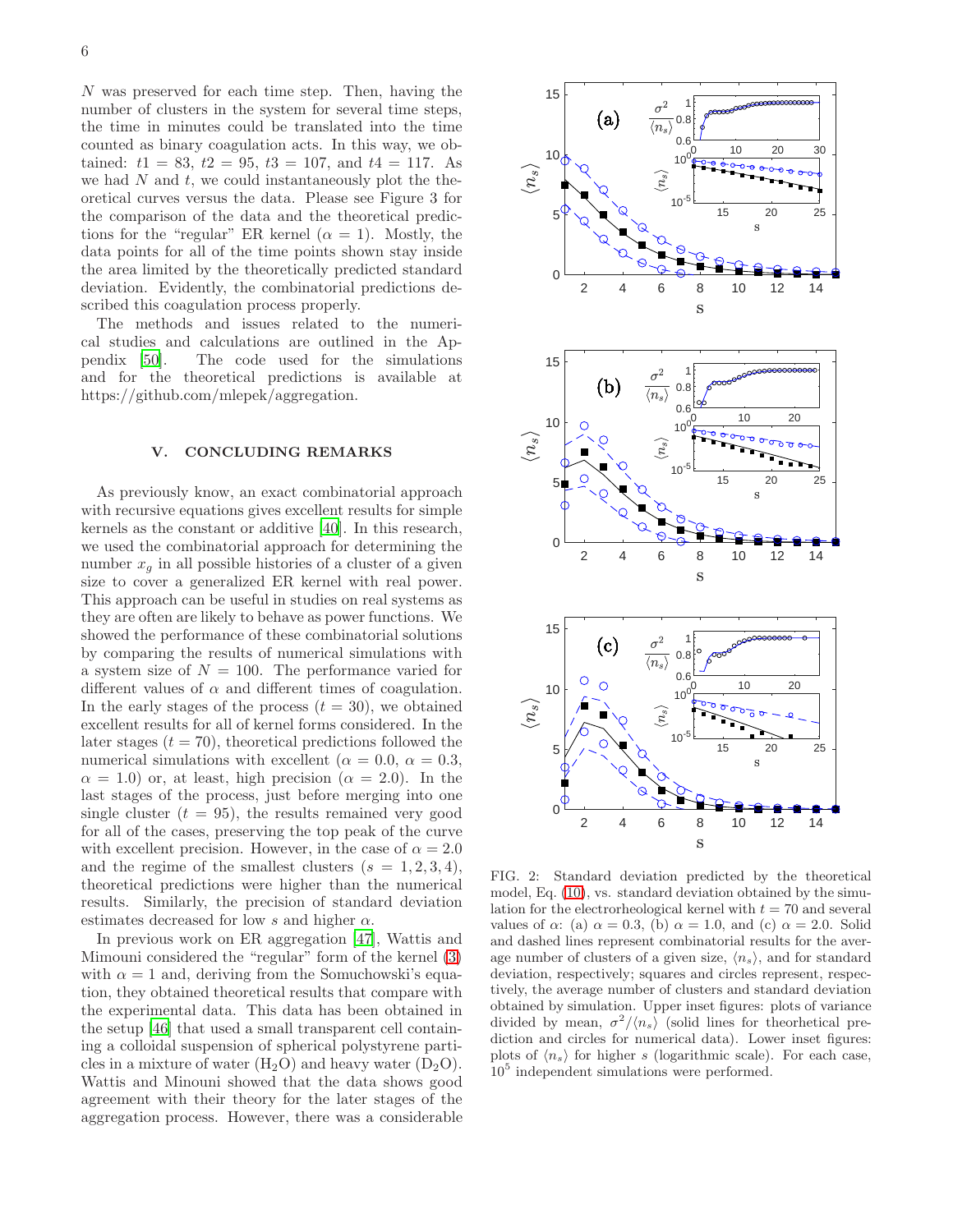7



FIG. 3: Theoretical calculations of the average number of clusters of size s,  $\langle n_s \rangle$ , for the electrorheological kernel ( $\alpha = 1$ ) compared to the experimental data of coagulating polystyrene particles taken from [\[47](#page-8-0)]. Four time–steps of the process are presented:  $t_1 = 1min$  ( $t = 83$  in the time counted as binary aggregation acts),  $t_2 = 3min$  ( $t = 95$ ),  $t_3 = 5min$  ( $t = 107$ ), and  $t_4 = 7min$  (t = 117). The number of monomers in the system was estimated as  $N = 138$ . Solid and dashed lines represent theoretical predictions of  $\langle n_s \rangle$  and its standard deviation, respectively. Squares represent experimental data points.

difference between the theory and the data at the initial time steps (please cf. Fig. 4 in [\[47\]](#page-8-0)). In Fig. 3 we show that using the combinatorial approach presented herein we can model the process with high precision for any time. Particularly, the quality of the solution Eq. [\(28\)](#page-3-3) is demonstrated in comparison with the experimental data.

The results presented in this work prove the evident generality of the combinatorial approach. This generality is a new quality in aggregation studies, since the only element needed to cover another type of kernel is the number of possible histories of a cluster,  $x_g$ , which can sometimes be easily obtained. All of the theoretical solutions are also supplied by the information on the standard deviation for each kernel, providing "stochastic completeness."

What can we suggest to be done further? For sure, an obvious task is developing the approach to cover initial conditions other than monodisperse conditions as it was done for the product kernel in the Marcus-Lushnikov framework [\[51](#page-8-5)]. It would be of particular interest in view of the known sensitivity of the coagulation process to its initial conditions [\[52\]](#page-8-6). Of course, there are also other interesting questions. Why the methodology used here gives exact results for some kernels, while approximate for others? Is it possible to modify the combinatorial expressions to obtain better results for the time after the phase transition in case of the gelling kernels? Answering these questions would have a great impact on the coagulation theory as it would allow to model large variety of systems in arbitrary conditions with high precision.

#### Acknowledgments

This work has been supported by the National Science Centre of Poland (Narodowe Centrum Nauki) under grant no.  $2015/18/E/ST2/00560$  (A.F. and M.L.).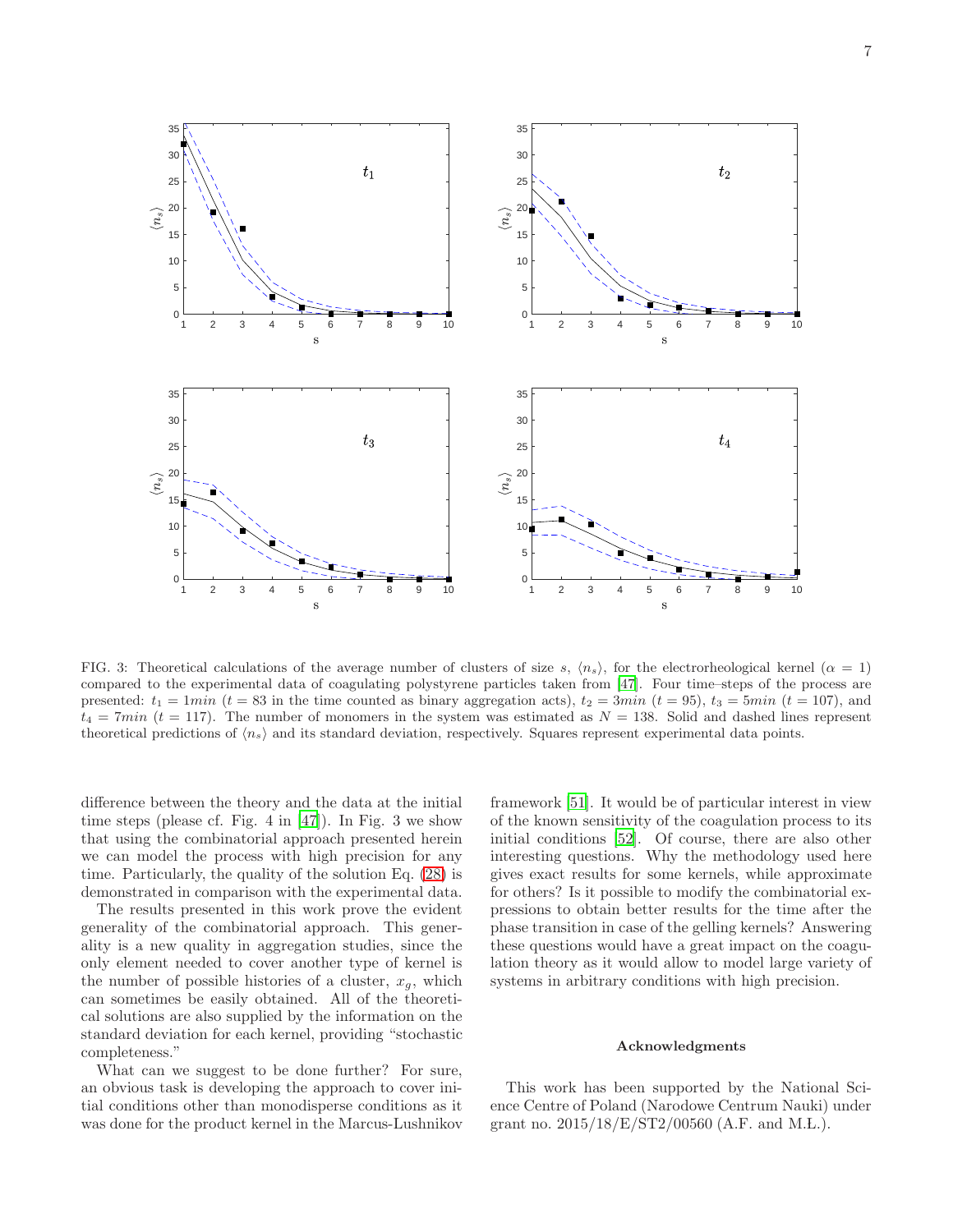- <span id="page-7-0"></span>[1] P.L. Krapivsky, S. Redner and E. Ben-Naim: *A Kinetic View of Statistical Physics* (Chapter 5), Cambridge University Press, New York 2010.
- [2] J.A.D. Wattis: *Physica D* 222, 1 (2006), An introduction to mathematical models of coagulation–fragmentation processes: A discrete deterministic mean–field approach.
- <span id="page-7-1"></span>[3] F. Leyvraz: *Phys. Rep.* 383, 95 (2003), Scaling theory and exactly solved models in the kinetics of irreversible aggregation.
- <span id="page-7-2"></span>[4] H. Sontag and K. Strenge: *Coagulation Kinetics and Structure Formation*, Plenum Press, New York 1987.
- [5] F. Family and D.P. Landau: *Kinetics of Aggregation and Gelation*, North–Holland, Amsterdam 1984.
- <span id="page-7-3"></span>[6] R.L. Drake in: G.M. Hidy and J.R. Brock (eds.): *Topics in Current Aerosol Researches* (Part II), Pergamon, New York 1972.
- <span id="page-7-4"></span>[7] J. Hein, M.H. Schierup and C. Wiuf: *Gene Genealogies, Variation and Evolution – A Primer in Coalescent Theory*, Oxford University Press, New York 2005.
- <span id="page-7-5"></span>[8] J. Bertoin: *Random Fragmentation and Coagulation Processes*, Cambridge University Press, Cambridge 2006.
- [9] J. Pitman: *Combinatorial Stochastic Processes*, Springer–Verlag, Berlin 2006.
- <span id="page-7-6"></span>[10] D.J. Aldous: *Bernoulli* 5, 3 (1999), Deterministic and stochastic models for coalescence (aggregation and coagulation): a review of the mean field theory for probabilists.
- <span id="page-7-7"></span>[11] R.L. Drake: *A general mathematical survey of the coagulation equation, in: International Reviews in Aerosol Physics and Chemistry*, Pergamon Press, New York 1972.
- <span id="page-7-8"></span>[12] H.R. Pruppacher, J.D. Klett: *Microphysics of clouds and precipitation*, Reidel, Dodrecht 1978.
- <span id="page-7-9"></span>[13] W.H. Stockmayer: *J. Phys. Chem.* 11, 45-55 (1943), Theory of molecular size distribution and gel formation in brached-chain polymers.
- <span id="page-7-10"></span>[14] J.A.D. Wattis, D.G. McCartney, T. Gudmundsson: *J. Eng. Math.* 49, 113-131 (2004), Coagulation equations with mass loss.
- <span id="page-7-11"></span>[15] J.R. Harris, J.V. Wood, J.A.D. Wattis: *Acta. Met.* 49, 3991-4003 (2001), A comparison of potential models for mechanical alloying.
- <span id="page-7-12"></span>[16] W.M. Winslow: *J. Appl. Phys.* 20, 1137-1140 (1949), Induced fibration of suspensions.
- <span id="page-7-13"></span>[17] A.J. Simmonds: *IEE Proceedings D* 138, 400-404 (1991), Electro-rheological valves in a hydraulic circuit.
- <span id="page-7-14"></span>[18] G.J. Monkman: *Mechatronics* 7 (1) 27–36 (1997), Exploitation of compressive stress in electrorheological coupling.
- <span id="page-7-15"></span>[19] M. Seed, G.S. Hobson, R.C. Tozer, A.J. Simmonds: *Proc. IASTED Int. Symp. Measurement, Sig. Proc. and Control.* Paper No. 105–092–1 (1986), Voltage-controlled Electrorheological brake.
- <span id="page-7-16"></span>[20] R. Stanway, J.L. Sproston, A.K. El-Wahed: *Smart Mater. Struct.* 5, 464–482 (1996), Applications of electrorheological fluids in vibration control: a survey.
- <span id="page-7-17"></span>[21] W.B. Kim, S.J. Lee, Y.J. Kim, E.S. Lee: *International Journal of Machine Tools and Manufacture* 43 (1) 81-88 (2003), The electromechanical principle of electrorheological fluid-assisted polishing.
- <span id="page-7-18"></span>[22] Y. Liu, R. Davidson, P. Taylor: *Proceedings of SPIE. Smart Structures and Materials 2005: Smart Structures*

*and Integrated Systems* 5764, 92–99 (2005), Investigation of the touch sensitivity of ER fluid based tactile display.

- <span id="page-7-19"></span>[23] G.J. Monkman: *Presence: Teleoperators and Virtual Environments* 1 (2) 219–228 (1992), An Electrorheological Tactile Display.
- <span id="page-7-20"></span>[24] G. Bossis, P. Lancon, A. Maunier, et al.: *Physica A: Statistical Mechanics and its Applications* 392 (7) 1567-1576 (2013), Presence: Kinetics of internal structures growth in magnetic suspensions.
- <span id="page-7-21"></span>[25] C. Reynolds:: *Field induced assembly of paramagnetic colloidal particles*, PhD Thesis, University of Oxford, 2016.
- <span id="page-7-22"></span>[26] M. Smoluchowski: *Phys. Z.* 17, 557 (1916), Drei vortrage uber diffusion bewegung und koagulation von kolloidteilchen.
- [27] W.H. White: *Proc. Amer. Math. Soc.* 80, 273 (1980), A global existence theorem for Smoluchowski's coagulation equation.
- [28] R.M. Ziff and G. Stell: *J. Chem. Phys.* 73, 3492 (1980), Kinetics of polymer gelation.
- [29] E.M. Hendriks, M.H. Ernst and R.M. Ziff: *J. Stat. Phys.* 31, 519 (1983), Coagulation equation with gelation.
- [30] P.G.J. van Dongen and M.H. Ernst: *J. Stat. Phys.* 44, 785 (1986), On the occurrence of a gelation transition in Smoluchowski's coagulation equation.
- [31] M. Kreer and O. Penrose: *J. Stat. Phys.* 75, 389 (1994), Proof of dynamical scaling in Smoluchowski's coagulation equation with constant kernel.
- [32] F. Leyvraz: *Physica D* 222, 21 (2006), Scaling theory for gelling systems: Work in progress.
- <span id="page-7-23"></span>[33] J. Burnett and I.J. Ford: *J. Chem. Phys.* 142, 194112 (2015), Coagulation kinetics beyond mean field theory using an optimized Poisson representation.
- <span id="page-7-24"></span>[34] A.H. Marcus: *Technometrics* 10, 133 (1968), Stochastic coallescence.
- [35] M.H. Bayewitz, J. Yerushalmi, S. Katz and R. Shinnar: *J. Atmos. Sci.* 31, 1604 (1974), The extent of correlations in a stochastic coalescence process.
- [36] A.A. Lushnikov: *J. Colloid Interface Sci.* 65, 276 (1978), Coagulation in finite systems.
- [37] E.M. Hendriks, J.L. Spouge, M. Eibl and M. Schreckenberg: *Z. Phys. B* 58, 219 (1985), Exact solutions for random coagulation processes.
- <span id="page-7-25"></span>[38] A.A. Lushnikov: *Physica D* 222, 37 (2006), Gelation in coagulating systems.
- <span id="page-7-26"></span>[39] A. Fronczak, A. Chmiel, P. Fronczak: *Phys. Rev. E* 97, 022126 (2018), Exact combinatorial approach to finite coagulating systems.
- [40] A. Fronczak, M. Lepek, P. Kukliński, P. Fronczak: *Rep. Math. Phys.* 84 (1) 117-130 (2019), Exact combinatorial approach to finite coagulating systems through recursive equations.
- [41] S.-W. Son, C. Christensen, G. Bizhani, P. Grassberger, and M. Paczuski: *Europhys. Lett.* 95, 58007 (2011), Irreversible aggregation and network renormalization.
- <span id="page-7-27"></span>[42] S.-W. Son, C. Christensen, G. Bizhani, P. Grassberger, and M. Paczuski: *Phys. Rev. E* 84, 040102 (2011), Exact solutions for mass-dependent irreversible aggregations.
- <span id="page-7-28"></span>[43] S. Miyazima, P. Meakin, F. Family: *Phys. Rev. A* 36 (3) 1421-1427 (1987), Aggregation of oriented anisotropic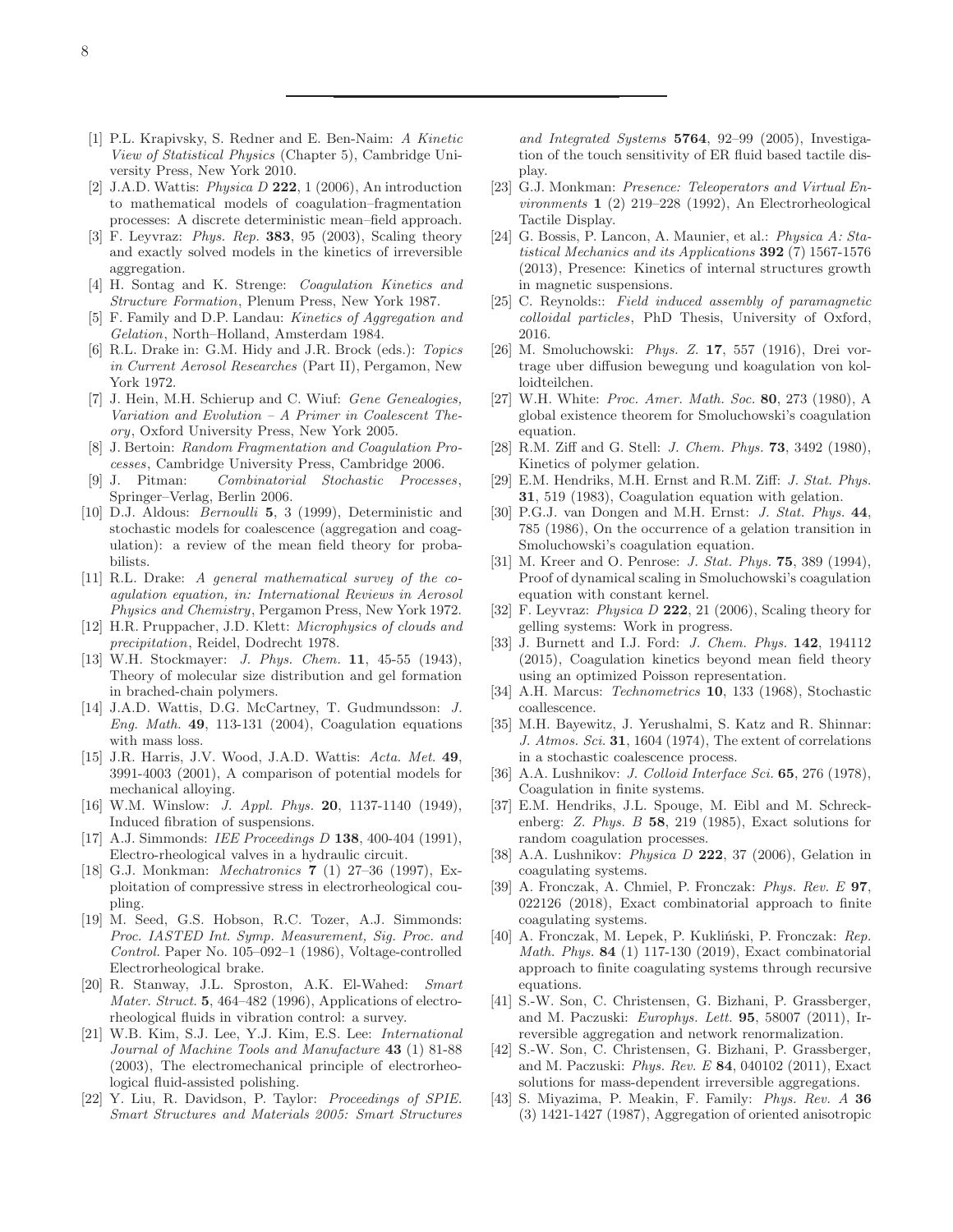particles.

- [44] S. Fraden, A.J. Hurd, R.B. Meyer: *Phys. Rev. Lett.* 63, 2373-2376 (1989), Electric-field-induced association of colloidal particles.
- [45] S. Melle, M.A. Rubio, G.G. Fuller: *Phys. Rev. Lett.* 87, 115501 (2001), Time scaling regimes in aggregation of magnetic dipolar particles.
- <span id="page-8-4"></span>[46] Z. Mimouni: *C. R. Physique* 8, 115-120 (2007), Cinetique d'agregation en chaines dans une suspension colloidale soumise a un champ electrique alternatif.
- <span id="page-8-0"></span>[47] Z. Mimouni, J.A.D. Wattis: *Physica A* 388, 1067-1073 (2009), Similarity solution of coagulation equation with an inverse kernel.
- <span id="page-8-2"></span>[48] L. Comtet: *Advanced Combinatorics: The Art of Finite and Infinite Expansions*, Reidel Publishing Com-

pany, Dordrecht, Holland / Boston, U.S., 1974.

- <span id="page-8-3"></span>[49] W. Wang, T. Wang: *Computers and Mathematics with Applications* 58, 104-118 (2009), General identities on Bell polynomials.
- <span id="page-8-1"></span>[50] See Supplemental Material at [URL will be inserted by publisher] for numerical simulation algorithm for an arbitrary kernel and for issues of theoretical calculations.
- <span id="page-8-5"></span>[51] A. Fronczak, M. Lepek, P. Kukliński, P. Fronczak: Phys. *Rev. E* 99, 012104 (2019), Coagulation with product kernel and arbitrary initial conditions: Exact kinetics within the Marcus-Lushnikov framework.
- <span id="page-8-6"></span>[52] G. Menon, R.L. Pego: *Commun. Pure Appl. Math.* 57, 1197-1232 (2004), Approach to self-similarity in Smoluchowski's coagulation equations.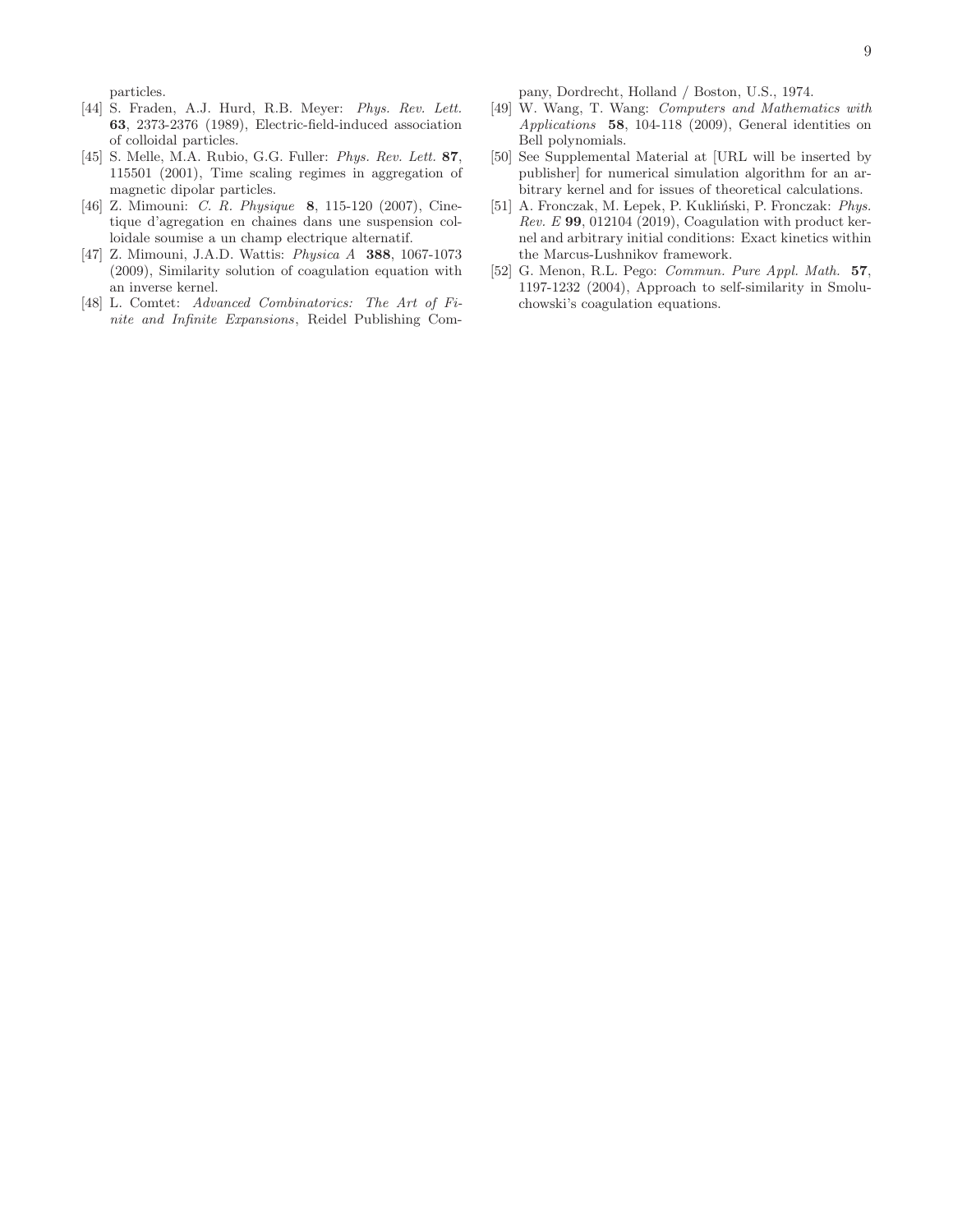### Appendix

Here, we discuss the computational details of the calculations of the presented equations and the algorithm of the numerical simulation of an arbitrary aggregation kernel. The code for the simulations and for the theoretical predictions used in this work is available at https://github.com/mlepek/aggregation. The instructions on how to run and modify the code are included in the repository.

#### A. Theoretical calculations

The largest problem in applying theoretical predictions is an explosion of the number of digits of Bell polynomials for  $N > 100$  as this number immediately exceeds the precision available in standard programming environments. Thus, the calculations have to be done with the help of arbitrary precision computation packages. We used the GNU MPFR library [\[1\]](#page-10-1) with the extension MPFRC++ [\[2\]](#page-10-2) for the C++ language.

The second vital problem is the computational time. To avoid calculation of solutions of Diophantine equation (the definition of Bell polynomial), which is NP-hard problem, it is more efficient to compute Bell polynomials using recursive relation

$$
B_{n,k} = \sum_{m=1}^{n-k+1} {n-1 \choose m-1} g_m B_{n-m,k-1},
$$
 (1)

where  $B_{0,0} = 1$ ,  $B_{n,0} = 0$  for  $n \ge 1$ , and  $B_{0,k} = 0$ for  $k \geq 1$ . Using this recursive equation, the time for Bell polynomial calculations was significantly reduced. For the single-thread software running on the single PC machine, the computational time needed to calculate  $\langle n_s \rangle$ for all values of s was about ten seconds. We believe this time to be relatively short, but, possibly, it can be further reduced by software or hardware optimizations or by parallel computing.

### B. Implementing an arbitrary kernel in numerical simulation

The crucial part of the numerical simulation of the aggregating system with binary aggregation acts is implementation of the reaction kernel,  $K(i, j)$ . The probability of merging of two clusters of sizes  $i$  and  $j$  is proportional to the number defined by the kernel. Thus, in each time– step of the simulation, one must choose two particles to be merged with probability proportional to  $K$ . Now, we will show how to do this for several examples of kernels, including the electrorheological kernel.

Let us start with very basic example of the constant kernel. Suppose, that we store the particles in a vector V<sub>1</sub> and we are about to choose two particles from this vector of available particles to merge them. In the constant kernel, the probability is  $K = 1$ , which means that all of the particles have the same probability of being chosen for the coagulation act. In this case, we can simply randomly choose (with uniform distribution) two (different) particles from the vector and merge them. This will implement the constant kernel.

Let us now consider the multiplicative (or product) kernel, where  $K = ij$ . In this case, the probability of choosing a particle for the coagulation act is proportional to its size. The easiest (and fastest) way of implementing this kernel is to produce a vector  $V2$  which stores the particles present in the system, but each particle is stored multiple times – proportional to its size. For instance, if we have 3 particles in the system, say, A of size 1, B of size 2 and C of size 5, the vector will store: [A, B, B, C, C, C, C, C]. Now, we can randomly choose (with uniform distribution) two cells of this vector and these two cells will indicate which two particles we shall merge. This will implement the multiplicative kernel.

It is important to note, that when you choose two cells from the vector, you shall check if they are related to different particles (here: different letters) and discard your choice if they are from the same particle. In this step, it is vital that you choose both cells at once, check if they are from different particles, and discard both if they are not. The other scenario of choosing, when you choose one cell, and then you choose the second cell repeatedly until it is from the other particle, is depreciated as it changes the probabilities. If these two scenarios are compared, (slightly) different results are observed.

It was shown in literature that the additive kernel can be implemented by choosing randomly one cell from the vector  $V1$  and one cell from the vector  $V2$  [\[3,](#page-10-3) [4](#page-10-4)]. These two cells indicate the two particles to be merged.

The next example of a kernel, we will discuss, is an arbitrary kernel which gives integer numbers but cannot be easily implemented as the three kernels mentioned above (or, at least, such an implementation is not known). As an example, we can take  $K = 1+i+i+i$ . The solution to this case is to create a vector of possible coagulation acts. Suppose, again, that we have 3 particles in our system, A of size 1, B of size 2 and C of size 5. The possible coagulation acts are:  $A+B$ ,  $A+C$ , and  $B+C$ . For each pair of particles, the integer probability  $K$  of this coagulation act can be calculated. For the pair A+B, the probability is  $K = 6$ , for the pair A+C, the probability is  $K = 9$ , etc. Therefore, we construct a vector containing possible pairs of particles where a particular pair occurs  $K$ -times in the vector. For this case, the vector will consist of: [A+B, A+B, A+B, A+B, A+B, A+B, A+C, A+C, A+C, A+C, A+C, A+C, A+C, A+C, A+C, B+C, B+C, B+C, B+C, B+C, B+C, B+C, B+C, B+C, B+C, B+C, B+C, B+C, B+C, B+C, B+C, B+C]. By choosing randomly one cell from this vector, we determine which two particles shall be merged.

But, what if the kernel expression gives real numbers instead of integers, e.g. the ER kernel,  $K = \frac{1}{i} + \frac{1}{j}$ ? The